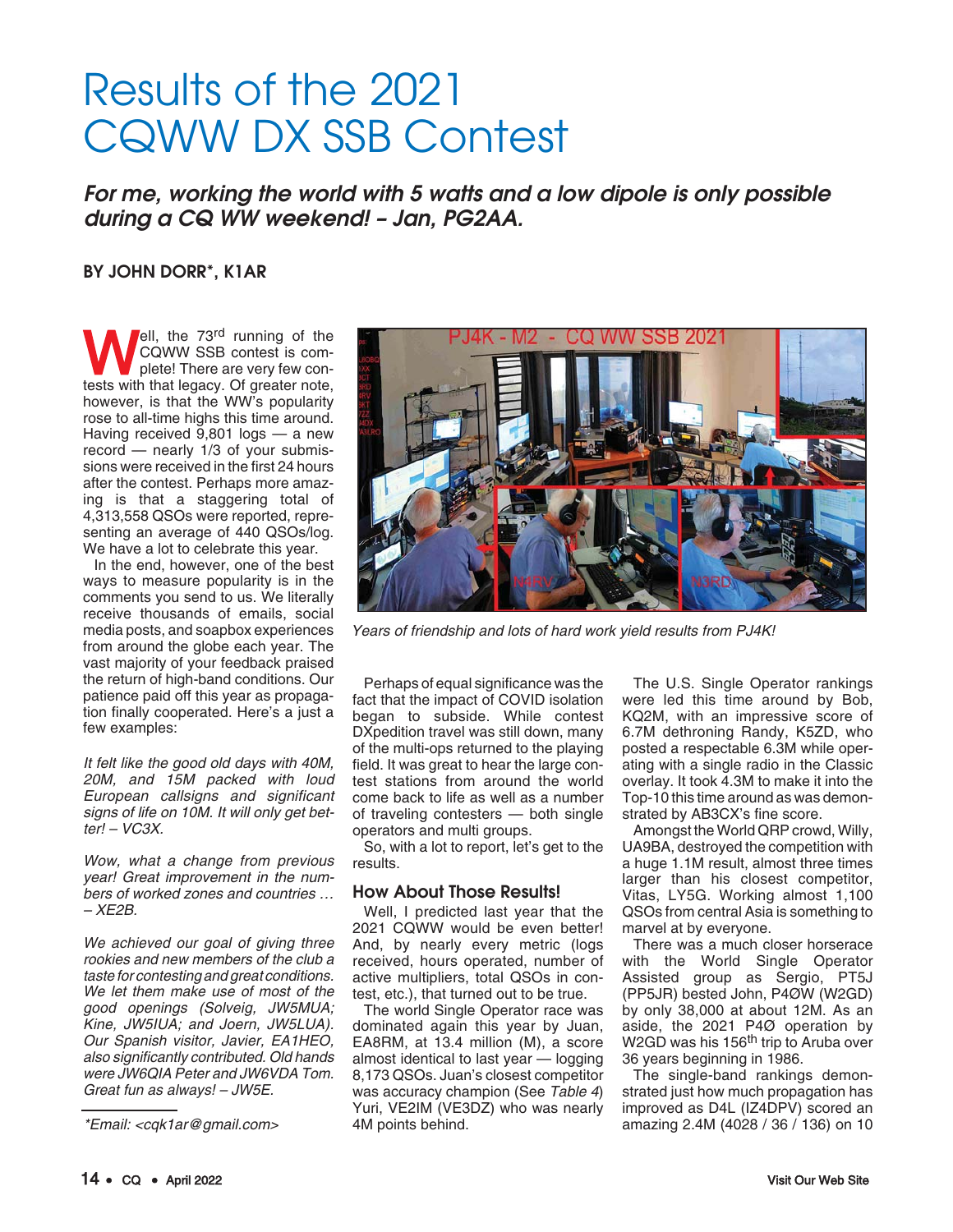meters. In sharp contrast, last year's winner (PY2YU) only made a winning score of 625 thousand (K) with E77A coming in second at 174K. It took a 431K score by CA4PSH to make the Top-10 this time around.

The multi-operator universe returned in force with P33W continuing their dominant multi-single position at 22M, beating #2 TM6M by almost 8M points. The emerging PJ4K team took the Multi-Two honors at 24.9M with perennial competitor, PJ2T, beating out the team at K3LR with a final score of 29.9M.

The popularity of overlays continues to grow as there was significant participation in both the Classic and Rookie categories. In the end, Yuri, VE2IM (VE3DZ) grabbed the top spot for his Classic overlay entry at 5.2M. Darko, YU3DKO, posted a leading Rookie score of 1.7M in the high-power group — very good work for a new contester.

Aljaz, S55AL's, 400K score within the low-power Rookie participants was equally notable.

Speaking of overlays, this year's results include two new categories: Youth and Explorer. With a combined group of nearly 150 entries, there were a number of first-time submissions, as SO9I (SQ9ORQ – High Power) and DJ4MX (Low Power) won the Youth competition. while the Explorers were led by 9G5FI (Single Operator) and SX2I (Multi-Operator). It's going to be exciting to watch these overlay categories flourish in the years to come as the young guns and mad scientists show us what they can do.

## The World is at Our Fingertips in the CQWW!

While we are still significantly below the numbers of the last decade, I'm happy

| Table 1 |                   |  |  |
|---------|-------------------|--|--|
| Year    | # Entities Worked |  |  |
| 2013    | 236               |  |  |
| 2014    | 235               |  |  |
| 2015    | 232               |  |  |
| 2016    | 224               |  |  |
| 2017    | 202               |  |  |
| 2018    | 199               |  |  |
| 2019    | 215               |  |  |
| 2020    | 193               |  |  |
| 2021    | 205               |  |  |
|         |                   |  |  |

Table 1. Total number of entities submitting logs in the 2021 CQWW SSB Contest and previous years.

to report that global activity is increasing again in the CQWW with a 6.2% increase in total worked entities this year (See Table 1). Of course, the contributing factors are both reduced travel restrictions and improved conditions.

#### 2021 CQWW DX SSB PLAQUE WINNERS AND DONORS

SINGLE OPERATOR World<br>Juan Hidalgo, EA8RM<br>Donor: Southern California DX Club

World – Low Power VP9I (Opr.: Jeff Kinzli, N6GQ) Donor: Slovenian Contest Club

World – QRP Willy Umanets, UA9BA<br>Donor: Jeff Steinman, N5TJ

**World – Assisted<br>PT5J (Opr.: Sergio Almeida, PP5JR)<br>Donor:** Chick Allen, NW3Y

World – Assisted Low Power WP3C (Opr.: Yuri Rakushchynets, N2TTA) Donor: Gail Sheehan, K2RED

U.S.A. Robert L. Shohet, KQ2M Donor: Potomac Valley Radio Club – KC8C Memorial

U.S.A. – Low Power Terry Zivney, N4TZ Donor: North Coast Contesters

U.S.A. – QRP Randy M. Shirbroun, NDØC Donor: Pat Collins, N8VW

U.S.A. – Assisted Charles D. Fulp, K3WW Donor: John Rodgers, WE3C

U.S.A. – Assisted Low Power Jim Bowman, KS1J Donor: LA8W / LN8W & LA Contest Club

U.S.A. Zone 3 ND7K (Opr.: John Colyard, W4IX) Donor: Northern California Contest Club

U.S.A. Zone 4 George Fremin, III, K5TR Donor: Kansas City DX Club

Europe<br>DM6V (Opr.: Felix Kuntzsch, DL7FER)<br>Donor: Potomac Valley Radio Club – W4BVV Memorial

Europe – Low Power<br>OK6T (Opr.: Martin Bohadlo, OK1WCF)<br>Donor: Tim Duffy, K3LR

Europe – QRP Vitas Krasnickas, LY5G Donor: Steve "Sid" Caesar, NH7C

Europe – As Jon Zumalabe, EA2W Donor: Martin Huml, OL5Y Europe – Assisted Low Power TM3Z (Opr.: Dimitri Cosson, F4DSK) Donor: HB9NE Doubs Contest Group

Africa Antonio Betancor, EA8BQM\* Donor: Chris Terkla, N1XS

**Asia<br>Oleg Shevtsov, RM9I<br>Donor:** Nodir Tursun-Zade, EY8MM

Caribbean / Central America KP2M (Opr.: Phillip Allardice, KT3Y) Donor: John Rodgers, WE3C

Caribbean / Central America – Low Power Ted Jimenez, HI3T Donor: Albert Crespo, NH7A

> Oceania KH7M (Opr.: Jim Neiger, N6TJ) Donor: Barbara Yasson, AC7UH

South America Roberto Ramirez, CE3CT<br>Donor: Yankee Clipper Contest Club

Canada CF3A (Opr.: Ron Vander Kraats, VE3AT)\* Donor: Contest Club Ontario –VE3WT Memorial

> Indonesia Yana Koryana, YB1AR Donor: Karsono Suyanto, YBØNDT

Japan – High Power Masa Okano, JH4UYB Donor: Rush Drake, W7RM Memorial

ASEAN (XZ, HS, XW, XU, 3W, 9M, 9V, V85, YB, DU) – High Power<br>DY1T (Opr.: Thelma C. Pascua, DU1IVT)\*<br>Donor: YB Land DX Club

ASEAN (XZ HS XW XU 3W 9M 9V V85 YB DU) – Assisted **Tim Seed, DU3TW<br>Donor:** Champ C. Muangamphun, E21EIC – Siam DX<br>Group

> SINGLE OPERATOR, SINGLE BAND World – 28 MHz D4F (Opr.: Massimo Cortesi, IZ4DPV) Donor: Joel Chalmers, KG6DX

World – 21 MHz D4Z (Opr.: Piotr Majchrzak, SQ9D)

Donor: John Rodgers, WE3C

World – 14 MHz CR3A (Opr.: Rastislav Hrnko, OM3BH) Donor: North Jersey DX Assn. - K2HLB Memorial

World – 7 MHz UP4L (Opr.: Valeriy Zhilyayev), UN7LZ) Donor: Fred Laun, K3ZO – K7ZZ Memorial

World – 3.7 MHz ISØ/OM2TW (Opr.: Richard Gasparik, OK8WW) Donor: Family of Fred Capossela, K6SSS

World – 1.8 MHz<br>OK7W (Opr.: Stanislav Kostal, OK1CID)<br>Donor: OL7M Contest Group, QRO.cz, RemoteQTH.com

U.S.A. – 28 MHz Jeff Stuparits, W4DD Donor: John Rodgers, WE3C

U.S.A. – 21 MHz Peter Bizlewicz, KU2M Donor: 11 PM Dayton Pizza Gang

U.S.A. – 14 MHz Ed Parish, K1EP Donor: Yankee Clipper Contest Club – KC1F Memorial

U.S.A. – 7 MHz Dan Handa, W7WA Donor: Chuck Dietz, W5PR

U.S.A. – 3.7 MHz Bud Governale, W3LL Donor: John Rodgers, WE3C

U.S.A. – 1.8 MHz **Stephen Werner, AG4W<br>Donor:** South Texas DX & Contest Club (STXDXCC)

Europe – 28 MHz E7AA (Opr.: Slaven Galic, E77A) Donor: John Rodgers, WE3C

Europe – 21 MHz<br>CR6T (Opr.: Antonio Rui Sousa Santos, CT1ESV)<br>Donor: OH-DX-Ring, OH2AM – OH2SB Memorial

Europe – 14 MHz UA2FW (Opr.: Alex Orlov, RW4WR) Donor: Charles Wooten, NF4A

Europe – 7 MHz Ivo Jereb, S57AL Donor: Central Texas DX and Contest Club – NT5C Memorial

Europe – 3.7 MHz Ariel Vazquez, EE3M\* Donor: Friend of Klaus – DJ4PT Memorial

Europe – 1.8 MHz SN7D (Opr.: Mateusz Pigon, SQ7D)\* Donor: Robert Kasca, S53R

Caribbean / Central America (7 MHz) V31XX (Opr.: Bill Kollenbaum, K4XS) Donor: Nate Moreschi, N4YDU

Oceania (28 MHz) VK4A (Opr.: Andrew Munson, VK4NM) Donor: Bruce D. Lee, KD6WW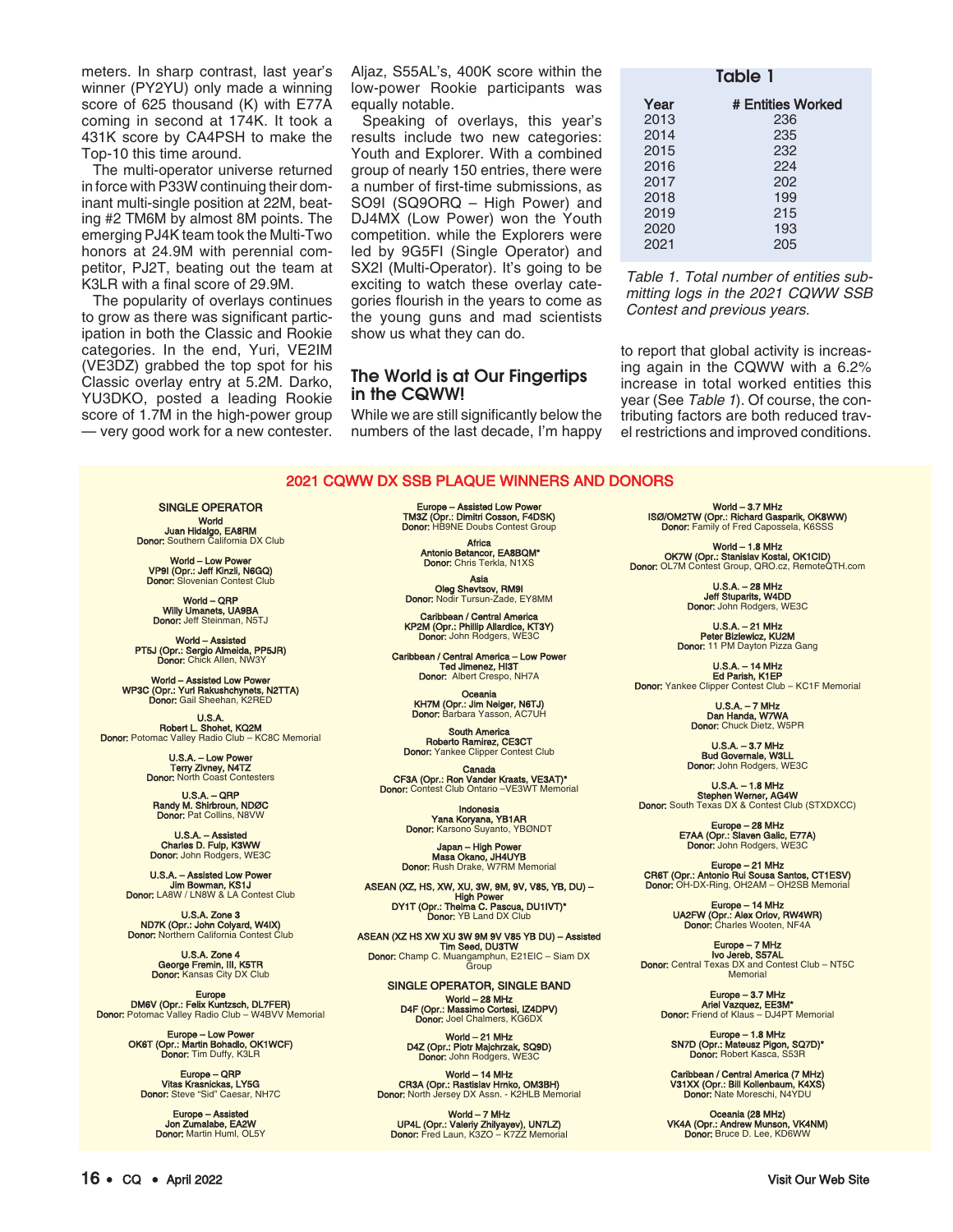| Table 2        |           |           |       |           |                |                |            |            |
|----------------|-----------|-----------|-------|-----------|----------------|----------------|------------|------------|
| Category       | <b>AF</b> | <b>AS</b> | EU    | <b>NA</b> | <b>OC</b>      | <b>SA</b>      | <b>ALL</b> | % of total |
| ALL_H_A        | 5         | 90        | 548   | 692       | 37             | 47             | 1419       | 21.3%      |
| ALL_H_U        | $\,6$     | 143       | 346   | 393       | 58             | 27             | 973        | 14.6%      |
| ALL_L_A        | 5         | 83        | 611   | 347       | 28             | 59             | 1133       | 17.0%      |
| ALL_L_U        | 10        | 256       | 1190  | 697       | 172            | 108            | 2433       | 36.5%      |
| ALL_Q_A        |           | 6         | 18    | 5         | $\overline{2}$ |                | 32         | 0.5%       |
| ALL_Q_U        |           | 15        | 75    | 23        | 9              | 3              | 125        | 1.9%       |
| <b>EM</b>      |           |           |       |           |                |                | 8          | 0.1%       |
| <b>ES</b>      |           |           | 3     | 3         |                | $\overline{2}$ | 9          | 0.1%       |
| M <sub>2</sub> |           | 19        | 39    | 23        | 6              | 6              | 94         | 1.4%       |
| <b>MM</b>      |           | 8         | 22    | 19        | 3              | 3              | 55         | 0.8%       |
| <b>MSH</b>     | 5         | 28        | 132   | 50        | 8              | 10             | 233        | 3.5%       |
| <b>MSL</b>     |           | 25        | 72    | 22        | 13             | 10             | 143        | 2.1%       |
| <b>ALL</b>     | 34        | 673       | 3063  | 2275      | 336            | 276            | 6657       | 100.0%     |
| % by Continent | 0.5%      | 10.1%     | 46.0% | 34.2%     | 5.0%           | 4.1%           | 100.0%     |            |

\*Single band entries not included in analysis.

Table 2. Received 2021 CQWW SSB Logs by Entry Class

A**sia (21 MHz)**<br>Ale**xander Krayzman, 4Z4AK<br>Donor:** DFW Contest Group – W5PG Memorial

OVERLAY CATEGORIES World – Classic<br>VE2IM (Opr.: Yuri Onipko, VE3DZ)<br>Donor: John Rodgers, WE3C

U.S.A. – Classic Randy Thompson, K5ZD Donor: BeLoud.US

Europe – Classic Helmut Heinz, DK6WL Donor: Steve Cole, GW4BLE Memorial

**Asia – Classic<br>Yuri Kurinyi, RG9A<br>Donor:** Willy Umanets, UA9BA

**Japan – Classic<br>Koetsu Sato, JH7QXJ<br>Donor:** Hajime Kato, JO1RUR

World – Rookie Darko Vukojicic, YU3DKO Donor: Tim Duffy, K3LR – N8SM Memorial

U.S.A. – Rookie **John Schroeder, K4QQG**<br>Donor: Tim Duffy, K3LR – K3TUP Memorial

> Europe – Rookie Roberto Ursino, IUØOVB\* Donor: EA Contest Club

World – Youth<br>SO9I (Opr.: Przemyslaw Balcerzak, SQ9ORQ)<br>Donor: YOTA Camp

North America – Youth Axel W. Bruderer, KI6RRN Donor: Neil Rapp, WB9VPG

Europe – Youth<br>Ivan Zivcic, 9A2ZI\*<br>Donor: IARU Region 1 Youth Working Group

South America – Youth Nicolas Ribeiro Batistuti, PY2IG Donor: IARU Region 2 for YOTA

Africa – Youth No entries Donor: IARU Region 1 Youth Working Group

Asia - Youth<br>JE2YRB (Opr.: Masahiro Tajima, JL8XSO)<br>Donor: YOTA Japan

Oceania – Youth Karunya Saka Listianto, YD2UWF Donor: IARU Region 3

Explorer – Single Operator<br>9G5FI (Opr.: Tom Hitzner, DL2RMC)<br>Donor: Worldwide Radio Operators Foundation

Explorer – Multi Operator<br>SX2I (Oprs.: SV2AEL, SV2BFN, SV2BXZ, SV7CLI,<br>SV2GJV, SV2HTI, SV2HXV, SV2HXX, SV2JAO, SV2MHF)<br>Donor: Worldwide Radio Operators Foundation

MULTI-OPERATOR, SINGLE TRANSMITTER World P33W (Oprs.: RA3AUU, UA4FER, R3DCX, LZ2HM, R4FO,

RK4FD, 5B4AIF, RN3QO) Donor: Southern California DX Club – W6AM Memorial

World – Low Power FY5KE (Oprs.: FY5FY, F1HAR, F4CWN, F5HRY, F5UII) **Donor:** Tennessee Contest Group

U.S.A.<br>KC1XX (Oprs.: K1QX, KO1XX, KM3T, N1EZ, W1FV,<br>Donor: Carolina DX Assoc. – Ted Goldthorpe, W4VHF and<br>Ken Boyd, K4DXA Memorial

U.S.A. – Low Power W1QK (Opr.: W1QK, NG1R) Donor: KZ5DX – DX HOGS

Africa<br>CQ9T (Oprs.: CT3HF, CT3KN, CT9ABC, CS9ABE)<br>Donor: WRTC 2022

Asia<br>4X1DX (Oprs.: 4X6FR, 4X1DX)\*<br>Donor: Willy Umanets, UA9BA

Europe<br>TM6M (Oprs.: F1AKK, F1UVN, F4DXW, F4FDA, F4FFZ,<br>Donor: Gail Sheehan, K2RED

Europe – Low Power<br>ED7O (Oprs.: EB1TR, EC1A, EC7MA, EA7EU, EC5AN)<br>Donor: EA Contest Club

Oceania<br>VK6N (Oprs.: VK6SJ, VK6VY, VK6NU, VK6MIT, VK6LIN,<br>VK6BAP, VK6ML, VK6MAN, VK6BEC)<br>Donor: Junichi Tanaka, JH4RHF

South America<br>PJ4G (Oprs.: K2NG, K4NHW, KO8SCA, PJ4NX)<br>Donor: Victor Burns, KI6IM – The Cuba Libra Contest Club

Caribbean/Central America<br>ZF1A (Oprs.: NN1C, K1XM, KQ1F, K6JO, K7ZO)<br>Donor: Bob Raymond, WA1Z

Canada<br>VE3EJ (Oprs.: VE3EJ, VE3EK, VE3MM, VE3OI)<br>Donor: John Sluymer, VE3EJ

Japan<br>JA7ZFN (Oprs.: JA7NLW, JG7PSJ, JH7XMO, JP7DKQ,<br>JA1CTB) Donor: Arizona Outlaws Contest Club

ASEAN (XZ, HS, XW, XU, 3W, 9M, 9V, V8, YB, DU) E2A (Oprs.: E25KAE, E24OYI, E29TGW, E2ØNKB, E21EIC) Donor: Bruce Frahm, KØBJ

MULTI-OPERATOR, TWO TRANSMITTERS

World World PJ4K (Oprs.: DL8OBQ, K1XX, K3CT, N3RD, N4RV, N6KT,<br>N7ZZ, PJ4DX, WA3LRO) **Donor:** Array Solutions

U.S.A.<br>W3LPL (Oprs.: W3LPL, W3IDT, K3MM, N3QE, K3RA,<br>Donor: Kimo Chun, KH7U & Mike Gibson, KH6ND -<br>Dan Robbins, KL7Y Memorial

ES9C (Oprs.: ES1BVG, ES2ADO, ES2GW, ES2MC,<br>ES4BO, ES5HTA, ES5QA, ES5RY, ES5TV, ES6QC,<br>ES7GM, URØMC, US2YW, UW7LL, YL3DW, YL3JA)<br>Donor: D4C Monteverde Contest Team – IR4X Monte

Capra Contest Team – I4EAT Memorial

South America<br>HD8R (Oprs.: EA1SA, EA5RM, EA7X, F2JD, F5CWU,<br>Donor: Worldwide Radio Operators Foundation

Japan<br>JR8VSE (Oprs.: JR8VSE, JE8KKX, JN2FCL)<br>Donor: Yokohama DX Club (YDXC)

ASEAN (XZ, HS, XW, XU, 3W, 9M, 9V, V8, YB, DU)<br>7A2A (Oprs.: YB1TJ, YB1RKT, YB2DX, YB2XVT, YB3KM)<br>Donor: Champ C. Muangamphun, E21EIC – Siam DX<br>Group

MULTI-OPERATOR, MULTI-TRANSMITTER

World<br>PJ2T (Oprs.: WØCG, NN3W, KL2A, G4BVY, G4XUM,<br>M5RIC, K8PGJ, N2BA, ND8L)<br>Donor: Dave Leeson, W6NL & Barb Leeson, K6BL

U.S.A.<br>K3LR (Oprs.: N2NC, N5UM, K3LR, N9RV, W2RQ, K3LA,<br>N2NT, K1AR, N3SD, AA5B, K3UA, N3GJ, N3RA, WM2H)<br>Donor: Jim Lawson, W2PV Memorial

Europe<br>M6T (Oprs.: GØAEV, GØJJJG, GØVJG, GØWCW, G2NF,<br>G4ADM, G4BUO, G4MJS, G4PIQ, G4TSH, G7TWC,<br>MØBCT, MØHKB, MØMDR, MØTGV, PT2F) Donor: Finnish Amateur Radio Lead

CONTEST EXPEDITIONS World – Single Operator A47RS (Opr.: Efstathios Maliakis, SV5DKL)

Donor: National Capitol DX Association - Stuart Meyer, W2GHK Memorial

World Multi-Op<br>PYØF (Oprs.: PT2IC, PY4AZ, PY6RT, PY7RP)<br>Donor: Gail Sheehan, K2RED

\*Awarded to second place finisher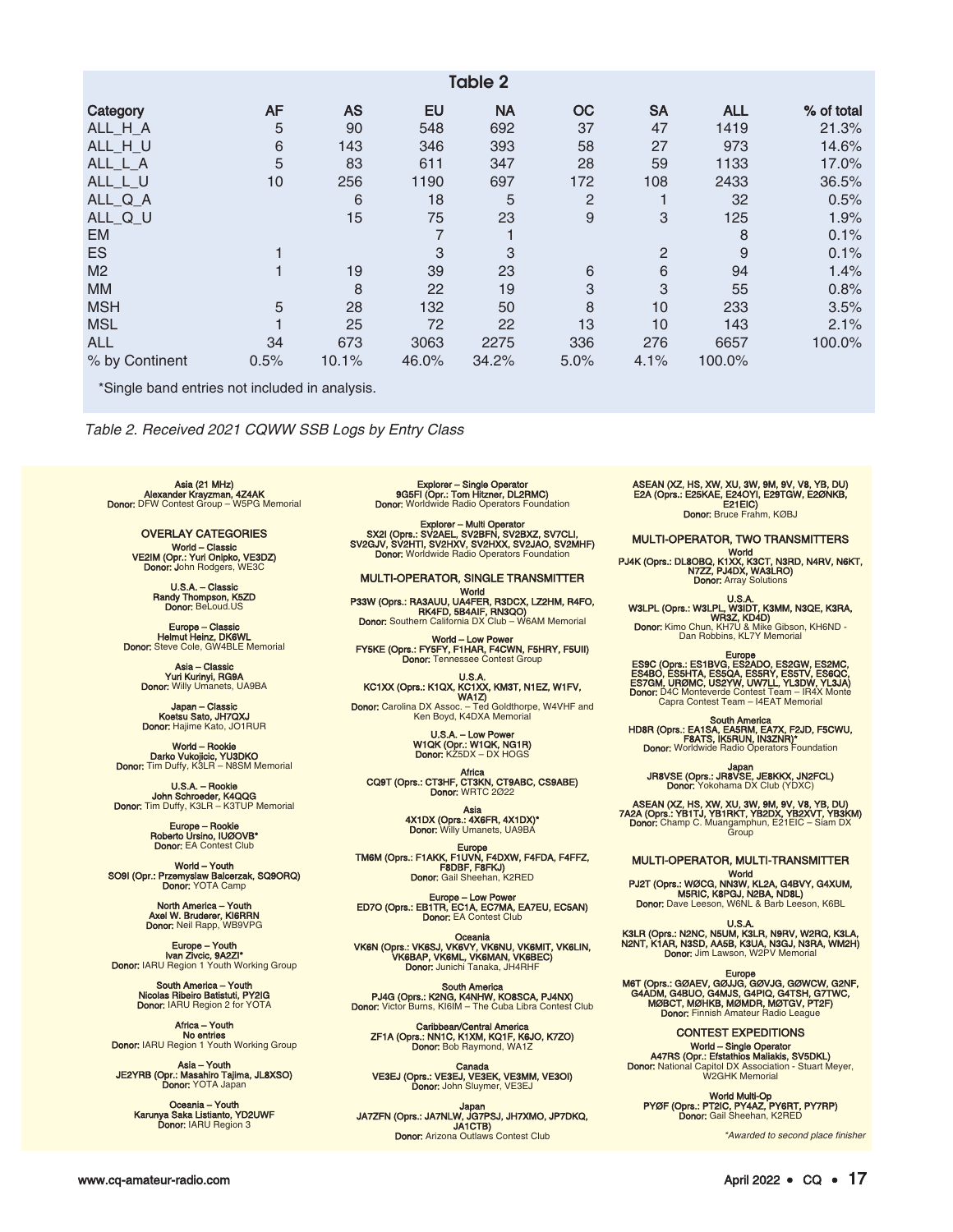Will there be bigger numbers to come? I say that's a safe bet. There's more than one group setting their sights on working 200 countries on a single band. Will it ever be done?

# Pick a Category, Any Category

There's good news this year. The number of multi-op entries — a wildly popular group of categories — was significantly higher (See Table 2). While the pandemic continued to keep many operators at home, we experienced a year-over-year increase of 140 multi-op entries (36%) spread equally across all categories. Was there pent-up demand to get back together? You bet there was!

# How Many Hours Did You Operate in the CQWW?

Well, you had to admire consistency. Last year's analysis showed that the medium number of hours operated in the CQWW SSB contest for single operators was 10.5 hours. It turned out that this year's average is about the same (See Table 3) as about half of us are in this range (47.6%).

Looking at the data from another perspective, the single operator group invested an approximate cumulative total of



Juan, EA8RM, the SOAB champion has over 13 million reasons to be smiling!

# 2021 CQWW DX SSB TOP SCORES

S56X.......

| <b>WORLD</b>                               | OK2MBP740,484                   |  |
|--------------------------------------------|---------------------------------|--|
|                                            | TI2JS699,489                    |  |
| <b>SINGLE OPERATOR</b>                     |                                 |  |
| <b>HIGH POWER</b>                          |                                 |  |
| <b>All Band</b>                            | 28 MHz                          |  |
| EA8RM 13,431,245                           | EA8TX728,218                    |  |
| VE2IM (VE3DZ).9,717,785                    | CS9/PD3EM 465,500               |  |
| CF3A (VE3AT)7,994,096                      | CT3IQ330,786                    |  |
| KQ2M 6,729,076                             |                                 |  |
| K5ZD 6,311,403                             | 21 MHz                          |  |
| RM9I5,994,040                              | ZW2T (PY2RKG)464,264            |  |
| C4W (5B4WN)5,883,312                       | PY2QT344,487                    |  |
| VY2TT (K6LA)  5,704,800                    | JF3BFS225,456                   |  |
| K4ZW5,661,114                              |                                 |  |
| N1UR5,410,820                              | 14 MHz                          |  |
|                                            | 4L2M565,508                     |  |
| 28 MHz                                     | PY2NY425,111                    |  |
| D4F (IZ4DPV)2,356,029                      | TG9ANF 203,228                  |  |
| PY2YU1,764,828                             |                                 |  |
| CT9ABY                                     | 7 MHz                           |  |
| (OM2KW)1,148,189                           | 4Z5UN 259,787                   |  |
|                                            | LA2AB (SP2ASJ)184,080           |  |
| 21 MHz                                     | UT3UOR128,810                   |  |
| D4Z (SQ9D)2,414,968                        |                                 |  |
|                                            | <b>3.7 MHz</b>                  |  |
| CR3DX (OM3RM)2,296,170                     | CO2JD82,709                     |  |
| P43A1,422,745                              | OU8A (5PØO) 64,032              |  |
|                                            |                                 |  |
| 14 MHz                                     | W3LL 49,329                     |  |
| CR3A (OM3BH).2,175,460                     |                                 |  |
| D4L (IK2NCJ) 2,023,580                     | <b>1.8 MHz</b>                  |  |
| UA2FW                                      | SNØR (SQ9IAU)29,264             |  |
| (RW4WR) 1,236,576                          | SP6LUV27,528                    |  |
|                                            | OK1LRD 23,618                   |  |
| 7 MHz                                      |                                 |  |
| UP4L (UN7LZ)952,055<br>V31XX (K4XS)936,258 | QRP                             |  |
|                                            | <b>All Band</b>                 |  |
| S57AL861,606                               | UA9BA1,151,712                  |  |
|                                            | LY5G 426,408                    |  |
|                                            | LZ1DM389,628                    |  |
| 3.7 MHz<br>ISØ/OM2TW                       | JH1OGC241,824                   |  |
|                                            | NDØC 230,426                    |  |
| (OK8WW) 331,655                            |                                 |  |
| CQ3J (CT3MD)287,768                        | K8ZT198,276                     |  |
|                                            | UR5FEO190,938                   |  |
| EE3M192,351                                | PY2BN181,470                    |  |
|                                            |                                 |  |
| <b>1.8 MHz</b>                             | IZ4AIF168,525                   |  |
| OK7W (OK1CID)118,548                       | HG6C (HA6IAM)151,074            |  |
| SN7D (SQ7D)77,376                          |                                 |  |
| NP2J (K8RF) 41,796                         | 28 MHz                          |  |
|                                            | VR2T (VR2ZQZ)237,075            |  |
|                                            | 411EBC60,610                    |  |
| <b>LOW POWER</b>                           | LZ2RS 26,650                    |  |
| <b>All Band</b>                            |                                 |  |
| VP9I (N6GQ) 3,585,504                      | 21 MHz                          |  |
| OK6T                                       | F8AKS102,276                    |  |
| (OK1WCF)2,121,010                          | YBØSSF57,681                    |  |
| HI3T1,791,049                              | TA2IB56,960                     |  |
| N4TZ1,544,160                              |                                 |  |
| WW4XX (LZ4AX)917,285                       | 14 MHz                          |  |
| RG5A/6806,053                              | YU1NR 44,700                    |  |
| JH1EAQ788,322<br>IV37VR 753 424            | USØMS 43,008<br>$HFSMMM$ 31 128 |  |

28 MHz EA8TX ..................728,218 PD3EM .........465,500<br>IQ ...................330,786 CT3IQ...................330,786 21 MHz ZW2T (PY2RKG)..464,264 PY2QT..................344,487 JF3BFS.................225,456 **14 MHz**<br>4L2M........................565,508<br>PY2NY....................425,111 TG9ANF ...............203,228 **7 MHz**<br>4Z5UN ....................259,787 LA2AB (SP2ASJ)..184,080 UOR...............128,810 3.7 MHz کا اللہ ہیں۔<br>22,709....................82 A (5PØO) ........64,032 49.329 1.8 MHz SNØR (SQ9IAU).....29,264 SP6LUV..................27,528 <u>0∟0, 23,618.</u><br>23,618...................23 QRP All Band سمة بن 1,151,712.<br>BA.................1,151,712 З ....................<sup>.</sup>426,408<br>ЭМ……………..389,628 LY2NK ....................20,301 DL<sub>1</sub>BAY....

#### DM..................389,628<br>241 824 241 824...<br>230,426... NDØC...................230,426 K8ZT.....................198,276 UR5FEO...............190,938 PY2BN..................181,470 ..168,525 C (HA6IAM)...151,074

#### 4I1EBC ...................60,610 26.650 21 MHz

F8AKS ..................102,276 ا<sup>9</sup>SSF.................57,<sup>681</sup><br>8........................56.960 TA2IB......................56,960

#### 14 MHz

YU1NR ...................44,700 43,008................<br>31,428................. HF5WIM

| PG2AA11.183            |
|------------------------|
| 3.7 MHz                |
| OL4W (OK1IF)13,248     |
| UT4UBZ3,569            |
| IZ5OVP1,260            |
| <b>1.8 MHz</b>         |
| HA1TI 5,904            |
| HF7A 4,104             |
|                        |
| <b>ASSISTED</b>        |
| <b>HIGH POWER</b>      |
| <b>All Band</b>        |
| PT5J (PP5JR)12,001,288 |
| P <sub>4</sub> ØW      |
| (W2GD) 11,959,017      |
| EA2W 8,470,308         |
| KH7Q                   |
| (KU1CW) 7,925,904      |
| <b>OMØR</b>            |
| (OM3GI)7,606,230       |
| HG8R (HA8JV)7,565,566  |
| <b>ZF5T (K5GO/</b>     |
| ZF9CW)7,533,535        |
| SN7Q                   |
| (SP7GIQ)6,870,082      |
| LY7Z6,706,524          |
| R2QA6,182,145          |

7 MHz

#### 28 MHz

CX2DK...............1,327,183 LU6ETB (LU7DW)..........923,868 LR7D (LU9ESD)...847,177

21 MHz CQ3W (DF7EE).1,488,792 9Y4D..................1,454,184 DL2ARD ............1,452,752

14 MHz DL6FBL .............1,774,600 OK7K (OK1BN) .1,628,802 PP4T (PY4BZ)...1,508,925

#### 7 MHz US1Q (UW2QU).......1,096,979 SN3A (SP3GEM)..930,411 YU7XX (YT1X) .....734,240

#### 3.7 MHz OM6NM ................325,584 HA1TJ...................271,600  $.253.240$

| GM4AFF64,425                                           |
|--------------------------------------------------------|
| <b>ASSISTED</b><br><b>LOW POWER</b><br><b>All Band</b> |
| WP3C (N2TTA) .2,751,343                                |
| HI8RD2,320,782                                         |
| TM3Z (F4DSK)2,221,184                                  |
| HZ1TT 2,206,676                                        |
| KS1J1,832,124                                          |
| UP7L (UN6LN) 1,571,253                                 |
| PA9M1,530,397                                          |
| WE9R 1,493,796                                         |
| SO <sub>6</sub> H                                      |
| (SQ6PLH)1,295,151                                      |
| UA9R1,287,072                                          |
|                                                        |

1.8 MHz IZ5ICH ....................78,120

28 MHz<br>................639,850 PY2EX..................639,850 ZV1T (PP1WW)....557,056 WP4SD.................407,712

21 MHz IK4LZH .....................527,468<br>PY2CX .....................385,728 PY2CX..................385,728 EA8DED (OH2BP)...........297,000

#### 14 MHz PY4JW..................685,980 UR3GU..... HGØR (HAØNAR)..........441,842

# 7 MHz VE2IDX (VE3ZF) ..359,840 OL9R (OK6RA).....271,128 G8X (G4FJK)........161,920

3.7 MHz IH9/OK1M.............233,910 E73AA ....................66,378 OK1AY..................

**1.8 MHz**<br>S54ZZ.......................46,926 OK6Y (OK2PTZ).....35,100<br>YT8A 34 112 34 112

#### ASSISTED QRP All Band ED5R (EA5Z).....1,601,280 UZ7M (UT9MZ) ....594,135<br>ON6NL.................460.332 ON6NL..................460,332 JA6GCE................334,508 **IZ3NVR..............**<br>UN8PT................ UN8PT..................237,986

SP5PDA ...............177,731 YU1LM..................102,858 IZ1ANK...................95,520 OK1DMP 28 MHz YP8A (YO8WW).....59,558<br>BA7CK......................22,843 BA7CK....................22,843 SN5R (SP5XMU)......9,882

21 MHz HG3C (HA3HX) ......36,582 SV1NK...........................26,257<br>KG1E.......................14,022 KG1E......................14,022

| 14 MHz        |  |
|---------------|--|
| EA5HJV265.392 |  |
| EA3O 138.880  |  |
| RT4W 53.466   |  |

7 MHz OT6M (ON9CC)......13,560<br>PD2JM...........................5.856 PD2JM......................5,856 KP3ER (NP3V).........2,541

#### 3.7 MHz

OMØA (OMØAAO).........19,040 HF9CW.............<br>SP5ES.............. ................5,588

**1.8 MHz**<br>0,004............................6 YO8WW....................5,047

# MULTI-OP<br>SINGLE TRANSMITTER **High Power**<br>22,422,596.................22

| TM6M 14,606,216 |
|-----------------|
| KC1XX14,560,432 |
| IR4X13,906,971  |
| E7DX 13,550,160 |
| LZ5R13,441,288  |
| VE3EJ13,214,691 |
| PJ4G13,111,480  |
| ZF1A13.011.800  |
| KP3Z12.514.080  |
|                 |

#### Low Power

|  | FY5KE 10,901,754 |
|--|------------------|
|  | V3A4.519.686     |
|  | ED704,509,773    |
|  | HZ1LG4,509,756   |
|  | DD4A4,158,960    |
|  | IB9T3,649,171    |
|  | ED7B3,410,676    |
|  | VP5DX3.314.760   |
|  | IQ3RK2,774,511   |
|  | IR9R 2,757,900   |
|  |                  |

| MULIPUF                |  |  |  |
|------------------------|--|--|--|
| <b>TWO TRANSMITTER</b> |  |  |  |
| PJ4K24,916,506         |  |  |  |
| ES9C 18,602,780        |  |  |  |
| EI7M 18,472,050        |  |  |  |
| HD8R17,996,120         |  |  |  |
| CR6K17,546,958         |  |  |  |
| PX2A 15,951.068        |  |  |  |
| II2S 14.661.120        |  |  |  |
| ED1R14.299.362         |  |  |  |
| IR6T14,214,200         |  |  |  |
| 9A7A13,411.518         |  |  |  |
|                        |  |  |  |
|                        |  |  |  |

MULTI-OP

EI7<br>HD

 $C<sub>F</sub>$ 

#### MULTI-OP MULTI-TRANSMITTER PJ2T .................29,985,664<br>K3LR.................27,941,270 K3LR................27,941,270 A73A........................24,902,052<br>M6T...................20.557.230 M6T .................20,557,230<br>EW5A ..............19.500.560 EW5A ..............19,500,560 DFØHQ............18,698,750<br>LZ9W...............18,465,060 LZ9W...............18,465,060<br>YT5A..................17,055,180 17,055,180.<br>14,364,000. KL7RA .............<br>DP7D ................

| <b>EXPLORER</b><br><b>Single Operator</b> |  |  |
|-------------------------------------------|--|--|
| 9G5Fl3.401.025                            |  |  |
| RL6M1.254.829                             |  |  |
| K7RB 123.690                              |  |  |
| W2MRD3.483                                |  |  |
| PY2MD 1.320                               |  |  |

 $...11.945.140$ 

#### EXPLORER Multi Operator

| SX215.937.680  |  |
|----------------|--|
| Z6ØA 4,110,700 |  |
| 9H6A3,611,520  |  |
| IQ4RN2.236.416 |  |
| EE7K 1.113.315 |  |
| IB2C978.656    |  |
|                |  |
|                |  |

#### **ROOKIE** High Po

| YU3DKO1,708,137      |  |
|----------------------|--|
| IUØOVB1,147,500      |  |
| K4QQG686,092         |  |
| AC3LZ 468.666        |  |
| IU1NKS364.181        |  |
| 9M2TDX 363.312       |  |
| ED2B (EA2ESB)263,822 |  |
| W3MAM246.280         |  |
| LX1LC233.264         |  |
| W4SSF200.910         |  |
|                      |  |

ROOKIE Low Power S55AL...................399,966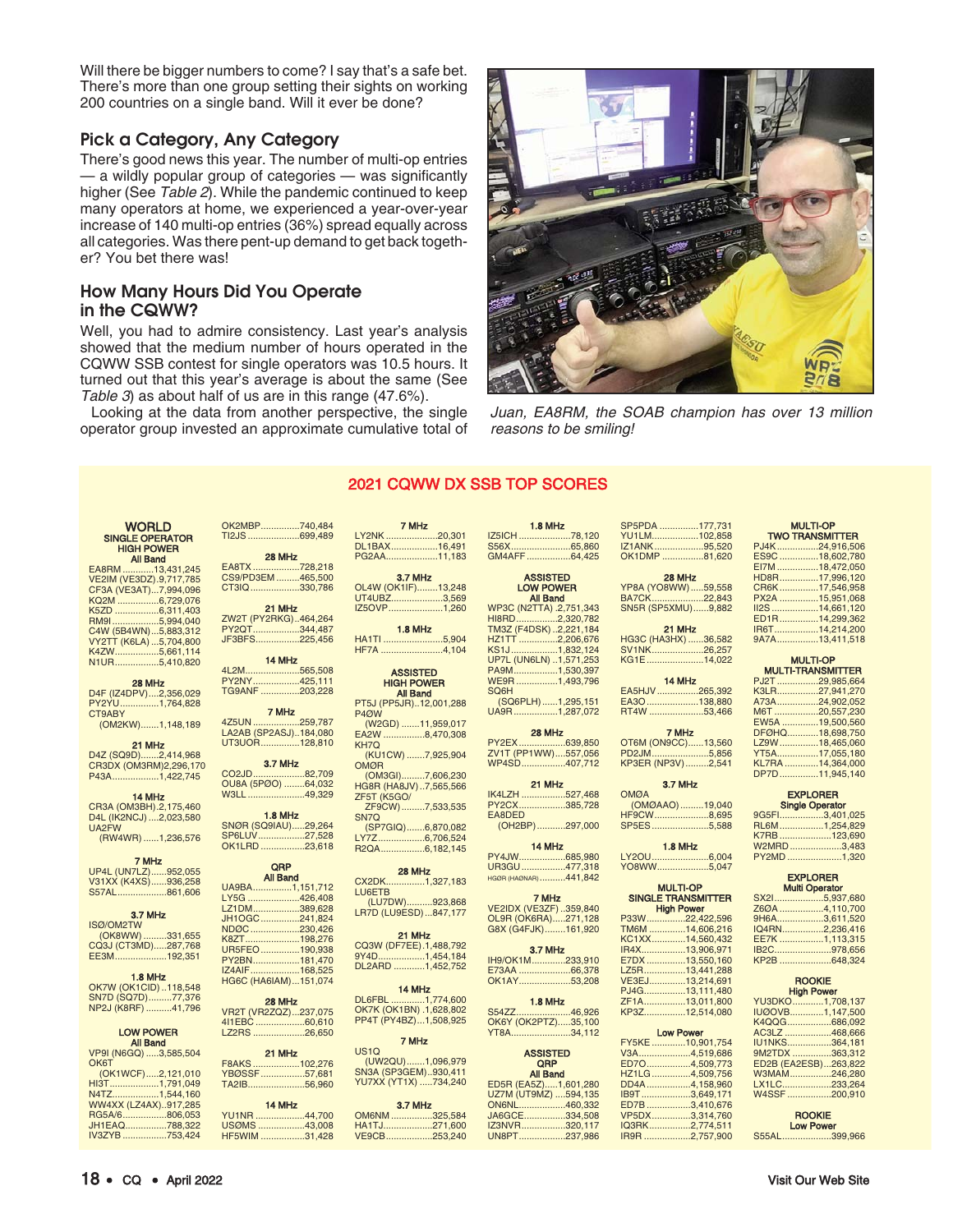| Table 3             |                |                |      |           |                |                |            |            |               |
|---------------------|----------------|----------------|------|-----------|----------------|----------------|------------|------------|---------------|
| op hours            | AF             | <b>AS</b>      | EU   | <b>NA</b> | <b>OC</b>      | <b>SA</b>      | <b>ALL</b> | $%$ of All | <b>Cum. %</b> |
| $0.1 - 5$           | 5              | 164            | 635  | 546       | 75             | 35             | 1460       | 23.9%      | 23.9%         |
| $5.1 - 10$          | 2              | 135            | 655  | 537       | 64             | 60             | 1453       | 23.8%      | 47.6%         |
| $10.1 - 15$         | 9              | 86             | 495  | 389       | 64             | 45             | 1088       | 17.8%      | 65.4%         |
| $15.1 - 20$         | $\overline{4}$ | 73             | 363  | 287       | 41             | 41             | 809        | 13.2%      | 78.7%         |
| $20.1 - 25$         | $\overline{2}$ | 60             | 326  | 178       | 31             | 29             | 626        | 10.2%      | 88.9%         |
| $25.1 - 30$         | $\overline{2}$ | 35             | 141  | 88        | 18             | 16             | 300        | 4.9%       | 93.8%         |
| $30.1 - 35$         |                | 21             | 87   | 76        | 10             | 8              | 202        | 3.3%       | 97.1%         |
| $35.1 - 40$         |                | 8              | 43   | 35        |                | $\,6$          | 94         | 1.5%       | 98.6%         |
| $40.1 - 45$         |                | 9              | 38   | 18        | $\overline{2}$ | $\overline{4}$ | 72         | 1.2%       | 99.8%         |
| 45.1-48             |                | $\overline{2}$ | 5    | 3         |                | 4              | 11         | 0.2%       | 100.0%        |
| <b>ALL</b>          | 26             | 593            | 2788 | 2157      | 306            | 245            | 6115       |            |               |
| <b>Median hours</b> | 13.9           | 9.9            | 10.8 | 9.9       | 10.7           | 12.8           | 10.5       |            |               |
|                     |                |                |      |           |                |                |            |            |               |

Median time: 10.5 hours

Table 3. Analysis of Operating Times for 2021 CQWW SSB Contest Single-Op All Band entries

| N3GT356,425<br>EA4HKF294,690          | KE8HBV 97,865<br>YD2UWF 76.076 | 28 MHz<br>N8II170,558                   | 14 MHz<br>KVØQ 454,905              | 21 MHz<br>KG1E14,022            | <b>ROOKIE</b><br><b>High Power</b> |
|---------------------------------------|--------------------------------|-----------------------------------------|-------------------------------------|---------------------------------|------------------------------------|
| 2WØLKX271,152                         |                                | W8TWA 63,440                            | K1JB302,784                         | K2GMY8,084                      | K4QQG686,092                       |
| EA5IXO231,594                         | <b>UNITED STATES</b>           | N1WRK44,354                             | N7DD263,835                         |                                 | AC3LZ 468,666                      |
| SP3DAT209,965                         | <b>SINGLE OPERATOR</b>         |                                         |                                     | <b>MULTI-OP</b>                 | W3MAM246,280                       |
| 4I1EBD 197,166                        | <b>HIGH POWER</b>              |                                         | 7 MHz                               | <b>SINGLE TRANSMITTER</b>       | W4SSF 200,910                      |
| PU5DPL188,604                         | <b>All Band</b>                | 21 MHz<br>WA5SOG70,785                  | W9PA 88.206                         | <b>High Power</b>               | KJ8H171,051                        |
| VA3IDD186,245                         | KQ2M 6,729,076                 | NF7E 64,647                             | N9LR 15,833                         | KC1XX14,560,432                 | AA5H140,400                        |
| KC3QVQ175,032                         | K5ZD 6,311,403                 | W8JGU 62,208                            | K2LE14,694                          | K1LZ7,849,968                   | K7WXB81,450                        |
|                                       | K4ZW5,661,114                  |                                         |                                     | NV9L5,978,412                   | KC3RDV38,280                       |
| <b>CLASSIC</b>                        | N1UR5,410,820                  |                                         | 3.7 MHz                             | K8AZ5,181,780                   | N7RBL18,564<br>KX7TL11,900         |
| <b>High Power</b>                     | K5TR 5,006,144                 | 14 MHz                                  | W3NO84,482                          | W2A4,345,230                    |                                    |
| VE2IM<br>(VE3DZ)5,264,064             | W9RE 4,845,002                 | K1EP 159,936<br>WA7BNM59,843            | KN2M13,862                          | W8PR2,805,115                   | <b>Low Power</b>                   |
| K5ZD 4,784,670                        | K1DG4,665,320                  | WB2KHO35,721                            | AI6Z2,139                           | K9RS 2,783,231                  | N3GT356,425                        |
| RG9A4,162,044                         | K3ZO 3,718,080                 |                                         |                                     | KC3R2,729,090<br>N4SS 2,666,122 | KC3QVQ175,032                      |
| UA9MA 3,806,075                       | ND7K                           |                                         | <b>1.8 MHz</b>                      | K1KP 2,470,404                  | K1MWH135,744                       |
| WH7T                                  | (@N6WIN)3,036,215              | 7 MHz                                   | K5UR2,975                           |                                 | K3KDX134,568                       |
| (WH7W)3,739,392                       | K5GN2,978,531                  | NY1E 33,040                             |                                     | <b>Low Power</b>                | N3AML111,384                       |
| K1DG3,392,264                         |                                | N8VW 18.088                             | <b>ASSISTED</b><br><b>LOW POWER</b> | W1QK1,396,395                   | K4LEN 110,400<br>W9TCV101,598      |
| S53MM 2,726,595                       | 28 MHz                         | W4GDV 2,052                             | <b>All Band</b>                     | W3ZGD611,340                    | N8CWX55,900                        |
| DL2CC2,682,548                        | W4DD 252,416                   | 3.7 MHz                                 | KS1J1,832,124                       | W1FM591,374                     | KD9RPB 53,010                      |
| EA4KD2,414,192                        | W5PR219,744                    | W3LL 49,329                             | WE9R 1,493,796                      | WA1F483,218                     | KI2D51,136                         |
| CE3CT2,372,210                        | K1WHS138,516                   | KS3F4,550                               | W3KB 1,196,685                      | NN6P345,800                     |                                    |
| <b>CLASSIC</b>                        |                                |                                         | N4XL1,191,265                       | KT4XA 177,822                   | <b>CLASSIC</b>                     |
| <b>Low Power</b>                      | 21 MHz                         | QRP                                     | W1NT 1,169,299                      | KT3T149,079                     | <b>High Power</b>                  |
| WW4XX (LZ4AX)917,285                  | KU2M705,962                    | All Band                                | N3AAA618,184                        | K4CBW64,170                     | K5ZD 4,784,670                     |
| RG5A/6772,686                         | KØEJ 623,664<br>N4OX556,308    | NDØC 230,426                            | WO1N515,520                         | AD4XT56,168                     | K1DG3,392,264<br>N2IC 1,911,429    |
| EA8TX 716,078                         |                                | K8ZT198,276                             | W2YR476,392                         | W8AJT41,100                     | K3AJ1,569,067                      |
| OL5Y 631,350                          | 14 MHz                         | W6QU (W8QZA)113,373                     | KC1SQ 429,275                       | <b>MULTI-OP</b>                 | K2SSS1,108,282                     |
| K1HT 616,641                          | W6AFA159,104                   | N4WLL100,646                            | AD1C421,940                         | <b>TWO TRANSMITTER</b>          | W1JQ1,006,542                      |
| 3G1D (XQ1FM) 560,028                  | N5CR146,388                    | K4WY 36,570                             |                                     | W3LPL11.708.631                 | W3KL996,130                        |
| UA3BL 541,310                         | KE8FT 93,002                   | N8LJ 35,200                             | 28 MHz                              | K1RX 10,437,328                 | K1RM984,718                        |
| DJ3HW 540,592<br>AC4G536,568          |                                | W7FS20,384                              | N3UA195,939                         | K9CT 7,757,400                  | KD7RF783,696                       |
| PA2TMS 529,320                        | 7 MHz                          | N3CI 11,480                             | N4IJ 86,456                         | K1CC7,533,834                   | W4KW 754,725                       |
|                                       | W7WA 442,382                   | W7LG 7,750<br>N7JI 6,579                | W9XT49,998                          | K2AX 6,709,300                  | <b>Low Power</b>                   |
| <b>YOUTH</b>                          | K9CJ26,492                     |                                         |                                     | W2CG6,017,270                   | WW4XX (LZ4AX)917,285               |
| <b>High Power</b>                     | WDØBGZ 24,273                  | <b>ASSISTED</b>                         | 21 MHz                              | AA4VT 4,324,023                 | K1HT 616,641                       |
| SO <sub>91</sub>                      | <b>3.7 MHz</b>                 | <b>HIGH POWER</b>                       | W6NCB48,685                         | W6YX 2,986,284                  | AC4G536,568                        |
| (SQ9ORQ)5,263,831                     | WA2BCK 33,810                  | <b>All Band</b>                         | K2SQS40,474                         | NJ3I 2,496,945                  | N8II469,588                        |
| 9A2ZI2,326,753                        | K9ZO 28,194                    | K3WW 5,592,496                          | W9QL 30,108                         | N7DX2,274,612                   | N7IR 442,260                       |
| JE2YRB                                | W1FQ 18,368                    | W3PP (AA1K)5,073,630                    |                                     | <b>MULTI-OP</b>                 | WA3LXD348,096                      |
| (JL8XSO)1,788,830<br>YU3AWA 1,466,465 |                                | AA3B 4,950,540                          | 14 MHz                              | <b>MULTI-TRANSMITTER</b>        | NØUR315,100                        |
| KI6RRN 1,409,580                      | <b>1.8 MHz</b>                 | AB3CX4,703,658                          | N9TGR 132,258                       | K3LR27,941,270                  | W6DVS262,548                       |
| DL3ON1,083,013                        | AG4W 3,774                     | K4AB 4,046,868                          | W4LC70,252                          | K1TTT10,253,024                 | K4DR214,376<br>N1DC204,670         |
| NTØK (K6BFL) 760,767                  |                                | N3RS3,999,816                           | KC1G3,564                           | WX3B 10,232,750                 |                                    |
| PY2IG563,563                          | <b>LOW POWER</b>               | N2SR3,772,240                           |                                     | N1RR5,289,424                   | <b>YOUTH</b>                       |
| KD9V 224,238                          | <b>All Band</b>                | W2MKM3,462,674                          | 7 MHz                               | K3EST 5,150,697                 | <b>High Power</b>                  |
| DK5AV204,336                          | N4TZ1,544,160                  | NW3Y 3,426,947<br>KK6P (W7IV) 3,271,334 | W3CC2,232                           | K1Kl3,117,994                   | KI6RRN 1,409,580                   |
|                                       | WW4XX                          |                                         | 3.7 MHz                             | WA3EKL2,699,880                 | NTØK (K6BFL) 760,767               |
| <b>YOUTH</b>                          | (LZ4AX) 917,285                | 28 MHz                                  | K7LU1,638                           | W3MF2,258,308<br>NE3F 2,106,473 | KD9V 224,238                       |
| <b>Low Power</b>                      | K8ZM624,325                    | K1MM 475.344                            |                                     | W1AW 1,327,435                  | YOUTH                              |
| DJ4MX654,150<br>YP1EX (YO9LIG)232,427 | K1HT616,641                    | WV4P 191,352                            | <b>ASSISTED</b>                     |                                 | <b>Low Power</b>                   |
| DL3MLA196,128                         | N1DD592,812                    | WO4O177,480                             | QRP                                 | <b>EXPLORER</b>                 | N4WLL100.646                       |
| DB5DY180,752                          | K5FUV574,128<br>AC4G536,568    |                                         | <b>All Band</b>                     | <b>Single Operator</b>          | KE8HBV 97,865                      |
| SP5PDA 177,731                        | N7IR 442,260                   | 21 MHz                                  | WB4OMM3.150                         | K7RB 123,690                    | W8UA 61,087                        |
| OE9SEV 164,424                        | NGØC392,042                    | WW4LL479,100<br>NR4L 259,992            | WO7T 2.596                          | W2MRD3,483                      | KE8RJU35.258                       |
| YU3LAX113,600                         | WA3LXD348,096                  | W6PH214,650                             | N6AN1,680                           |                                 | N8AJM12,551                        |
| N4WLL100,646                          |                                |                                         | NO5V1,184                           |                                 | W8MTB2,345                         |
|                                       |                                |                                         |                                     |                                 |                                    |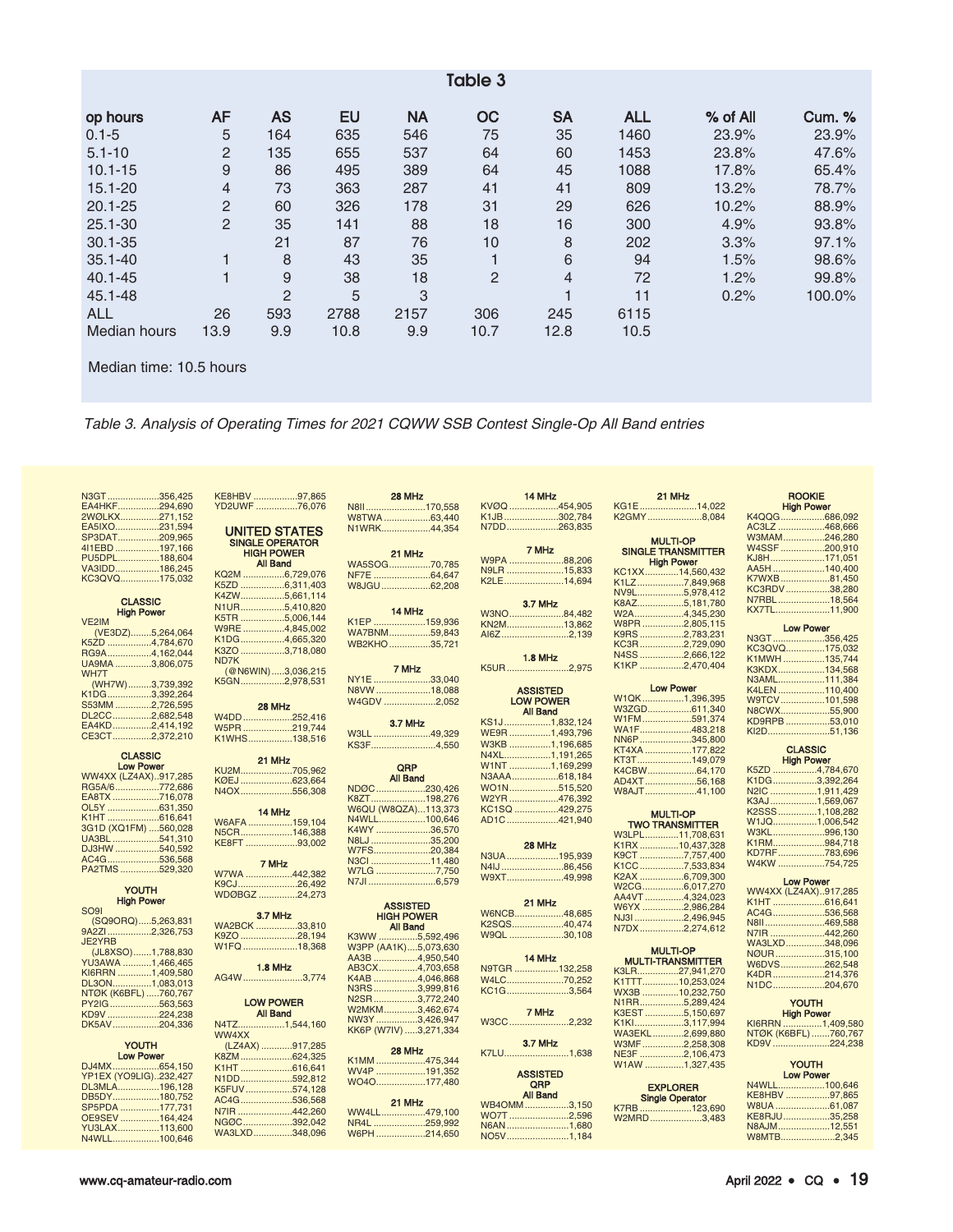| Table 4           |      |                   |                 |  |  |  |  |
|-------------------|------|-------------------|-----------------|--|--|--|--|
| Call              | Cont | Cat               | <b>Raw QSOs</b> |  |  |  |  |
| VE2IM             | NA.  | <b>High Power</b> | 6483            |  |  |  |  |
| K <sub>5</sub> ZD | NA.  | <b>High Power</b> | 3844            |  |  |  |  |
| EA4KD             | EU   | <b>High Power</b> | 2473            |  |  |  |  |
| OK6T              | EU   | Low Power         | 2364            |  |  |  |  |
| VC <sub>3</sub> X | NA.  | <b>High Power</b> | 2334            |  |  |  |  |
| FG5GP             | NA.  | <b>High Power</b> | 1412            |  |  |  |  |
| R <sub>3</sub> OM | EU   | <b>High Power</b> | 1296            |  |  |  |  |
| K6NA              | NA.  | <b>High Power</b> | 1229            |  |  |  |  |
| OE1HHB            | EU   | Low Power         | 1185            |  |  |  |  |
| UA9BA             | AS   | QRP               | 1083            |  |  |  |  |
| DU7JAY            | ОC   | <b>High Power</b> | 1049            |  |  |  |  |
| PZ5RA             | SA   | Low Power         | 1003            |  |  |  |  |

(99%+ callsign accuracy with >1000 QSOs)

Table 4. Most accurate 2021 CQWW SOAB Unassisted entries

78,500 hours of operating time in last year's WW. That equals 3,271 days or 62.9 years. Those numbers make me tired just looking at them. My advice is to keep this data to yourself (that's a hint to those of you with spouses or significant others).

# There is Accuracy, Then There is ACCURACY!

We have amongst us an elite group of operators that regularly demonstrate outstanding skills, especially in log accuracy. Leading the pack was Yuri, VE2IM (VE3DZ) who only busted 14 calls out of 6,483 QSOs an error rate of 0.2%. This is in sharp contrast to the average for all logs of 1.8%. Randy, K5ZD, was not far behind with only 13 busted calls (0.3%). The remainder on this list (See Table 4) share in our welldeserved accolades. While there is a natural skill in achieving these results, the other key point is in how intentional each of these operators are in "getting it right." It takes work, concentration, experience, and even a little bit of luck. Congratulations to each of you.

# Celebrating our Youth Operators

As reported earlier, we launched a new Youth Overlay category in this year's CQWW contest. The goal was simply to offer well-deserved visibility to the youngest operators (in our case, 25 years old or less) in our contest community and hopefully provide an incentive for more to participate. With over 100 logs received, I'm happy to report the initial launch was successful.

Not surprisingly, over half of the Youth logs came from Europe, who are leading the world in recruitment and growth. But, with entries from every major continent, the opportunity for future growth abounds. My thanks go to Philipp, DK6SP, and Luc, LU6FAM, who spearheaded this effort as well as the many new sponsors of CQWW Youth plaques (14 in total). Next year will be even better.

# Some Thoughts from the Director

I'm happy to report that after hours of extensive log checking, using some of contesting's most advanced resources,

# 2021 CQWW DX SSB BAND-BY-BAND BREAKDOWN — TOP ALL BAND SCORES

Number groups indicate: QSOs/Zones/Countries on each band

#### WORLD SINGLE OPERATOR ALL BAND Station 160 80 40 20 15 10 EA8RM 134/6/37 428/15/61 1309/25/84 1599/27/79 1434/26/82 3269/28/99 VE2IM 186/10/29 779/17/74 1472/27/91 2000/32/99 1624/26/103 364/20/59 CF3A 217/10/34 661/17/58 969/26/95 1800/35/99 1255/26/100 485/19/64<br>KQ2M 28/9/23 422/15/65 372/22/75 1474/38/112 1527/29/96 653/21/73 KQ2M 28/9/23 422/15/65 372/22/75 1474/38/112 1527/29/96 653/21/73 1563/35/109 1160/31/102 Station 160 80 40 20 15 10

#### WORLD SINGLE OPERATOR ASSISTED ALL BAND

| PT5J              | 14/6/10  | 239/24/66 597/34/102 1365/38/115  | 1689/33/116 2327/31/116 |           |  |
|-------------------|----------|-----------------------------------|-------------------------|-----------|--|
| P <sub>4</sub> ØW | 58/8/17  | 442/18/71 1457/26/104 1150/31/95  | 1626/30/109 2096/26/78  |           |  |
| FA <sub>2</sub> W | 61/9/42  | 500/18/76 1113/30/104 1536/37/116 | 1505/38/117 977/34/100  |           |  |
| KH7O.             | 15/10/8  | 168/24/32 1408/31/77 1338/36/98   | 2184/33/89              | 386/24/42 |  |
| OMØR.             | 171/9/48 | 577/19/80 1000/34/104 1093/36/107 | 1509/37/113             | 612/33/90 |  |

#### WORLD MULTI-OPERATOR SINGLE TRANSMITTER

| <b>P33W</b><br><b>TM6M</b>             | 229/13/57<br>172/9/46 | 745/20/84 1634/35/114 2298/38/138<br>481/20/86 1615/34/118 2208/38/130 | 2577/39/1362171/36/116<br>2258/39/141 1111/34/113 |
|----------------------------------------|-----------------------|------------------------------------------------------------------------|---------------------------------------------------|
| KC <sub>1</sub> X <sub>X</sub><br>IR4X | 45/11/43<br>50/8/49   | 719/22/92 1777/31/121 1468/37/131<br>679/19/94 1329/36/117 1512/38/137 | 1921/32/132 618/28/116<br>2516/40/147 945/35/123  |
| F7DX                                   | 129/10/62             | 799/21/88 1854/37/126 1654/39/139                                      | 2286/38/140 938/36/124                            |

#### WORLD MULTI-OPERATOR TWO TRANSMITTER

| PJ4K<br>FS <sub>9</sub> C | 155/14/33<br>523/14/65 | 1007/23/81 3057/29/110 1661/34/116<br>1566/25/99 2205/37/126 2985/39/142 | 3982/32/113 2600/28/85<br>3529/39/150 1019/33/121  |  |
|---------------------------|------------------------|--------------------------------------------------------------------------|----------------------------------------------------|--|
| FI7M<br>HD8 <sub>R</sub>  | 370/12/57<br>10/7/7    | 1200/20/87 2183/33/115 2808/36/124<br>588/22/51 1552/27/93 1630/34/105   | 3245/40/136 1454/33/117<br>3549/34/109 3023/29/102 |  |
| <b>CR6K</b>               | 292/11/53              | 1048/20/91 2159/32/112 2677/38/136                                       | 2921/37/129 1744/29/114                            |  |

#### WORLD MULTI-OPERATOR MULTI-TRANSMITTER

| <b>P.I2T</b>          | 196/13/31 |  | 1084/21/88 3027/33/122 2880/33/120 4195/35/119                        | 3152/29/95 |
|-----------------------|-----------|--|-----------------------------------------------------------------------|------------|
| K3IR                  | 600/16/60 |  | 888/25/94 2687/34/133 3259/39/148 3326/38/151 1577/31/120             |            |
| A73A                  | 252/8/48  |  | 789/19/73 2215/35/121 3017/37/133 3184/39/124 2263/35/114             |            |
| <b>M<sub>6</sub>T</b> |           |  | 664/10/58 2175/22/97 3905/36/135 2341/39/140 2008/38/133 1678/35/127  |            |
| FW <sub>5</sub> A     |           |  | 981/15/68 1760/24/101 2696/37/127 3554/38/137 2451/38/139 1264/34/107 |            |

# USA TOP SINGLE OPERATOR ALL BAND

| <b>Station</b>                | 160      | 80        | 40         | 20          | 15          | 10        |  |
|-------------------------------|----------|-----------|------------|-------------|-------------|-----------|--|
| KQ <sub>2</sub> M             | 28/9/23  | 422/15/65 | 372/22/75  | 1474/38/112 | 1527/29/96  | 653/21/73 |  |
| K5ZD                          | 63/9/31  | 240/14/61 | 300/21/75  | 1563/35/109 | 1160/31/102 | 493/18/75 |  |
| K4ZW                          | 28/8/20  | 292/20/72 | 570/27/83  | 987/33/99   | 1041/28/102 | 576/21/69 |  |
| N <sub>1</sub> UR             | 74/9/34  | 283/18/65 | 510/22/79  | 848/35/99   | 1051/26/98  | 608/21/74 |  |
| K <sub>5</sub> T <sub>R</sub> | 26/11/18 | 111/17/47 | 1004/28/74 | 815/34/87   | 1611/34/104 | 664/25/68 |  |
|                               |          |           |            |             |             |           |  |

#### USA SINGLE OPERATOR ASSISTED ALL BAND

| K3WW             | 40/10/28 | 221/15/71 | 395/27/91 | 1068/32/113 | 883/29/115            | 583/22/91 |
|------------------|----------|-----------|-----------|-------------|-----------------------|-----------|
| W3PP             | 45/10/29 | 196/18/71 | 156/26/79 | 994/36/110  | 1004/32/121           | 413/26/97 |
| A <sub>A3B</sub> | 33/7/20  | 272/16/73 | 421/24/87 | 739/32/110  | 860/27/106 498/27/101 |           |
| AB3CX            | 61/9/32  | 252/18/72 | 270/27/91 | 773/34/104  | 663/27/111            | 578/25/91 |
| K4AB             | 24/7/15  | 198/17/64 | 254/26/82 | 551/35/101  | 934/32/113            | 597/26/88 |
|                  |          |           |           |             |                       |           |

#### USA MULTI-OPERATOR SINGLE TRANSMITTER

| KC <sub>1</sub> X <sub>X</sub> | 45/11/43 |           | 719/22/92 1777/31/121 | 1468/37/131 | 1921/32/132 618/28/116             |          |
|--------------------------------|----------|-----------|-----------------------|-------------|------------------------------------|----------|
| K1LZ                           | 73/13/52 |           | 348/20/82 591/29/108  |             | 1375/36/116 1258/31/120 378/25/100 |          |
| NV9L                           | 17/8/16  | 336/19/70 | 338/30/99             | 814/35/116  | 1059/37/126 598/28/98              |          |
| K8AZ                           | 21/8/19  | 213/17/69 | 228/29/94             | 901/36/118  | 772/32/123 683/25/100              |          |
| W <sub>2</sub> A               | 1/1/1    | 137/16/65 | 355/26/97             | 1177/35/114 | 906/28/113                         | 84/22/83 |
|                                |          |           |                       |             |                                    |          |

#### USA MULTI-OPERATOR TWO TRANSMITTER

| W3LPL             | 43/11/41 |  | 721/21/88 912/30/111 1601/38/131 1448/34/132 | 876/28/108 |
|-------------------|----------|--|----------------------------------------------|------------|
| K1RX              | 63/10/31 |  | 436/17/80 1137/24/98 1942/36/123 1575/33/119 | 623/23/88  |
| K9CT              | 31/9/15  |  | 312/22/65 732/31/99 1318/37/121 1504/36/132  | 693/30/103 |
| K <sub>1</sub> CC | 45/7/28  |  | 261/19/78 650/27/102 1223/34/120 1129/33/130 | 514/26/105 |
| K <sub>2</sub> AX | 47/9/29  |  | 236/17/70 242/27/90 1234/37/118 1033/31/120  | 827/26/102 |
|                   |          |  |                                              |            |

#### USA MULTI-OPERATOR MULTI-TRANSMITTER

| K3I R              | 600/16/60 |           |           | 888/25/94 2687/34/133 3259/39/148 3326/38/151 1577/31/120 |                       |            |
|--------------------|-----------|-----------|-----------|-----------------------------------------------------------|-----------------------|------------|
| K <sub>1</sub> TTT | 211/12/45 |           |           | 536/22/87 1012/27/102 2141/37/129 1325/31/122             |                       | 731/26/106 |
| WX3B               | 38/8/20   | 470/19/78 |           | 534/28/95 2002/37/118 1800/34/118                         |                       | 975/24/92  |
| N <sub>1</sub> RR  | 37/6/25   | 182/17/66 | 303/24/82 |                                                           | 625/29/90 1772/26/105 | 436/23/76  |
| K3FST              | 123/12/13 | 223/21/42 | 749/33/80 | 922/37/117                                                | 1182/34/98            | 708/26/60  |
|                    |           |           |           |                                                           |                       |            |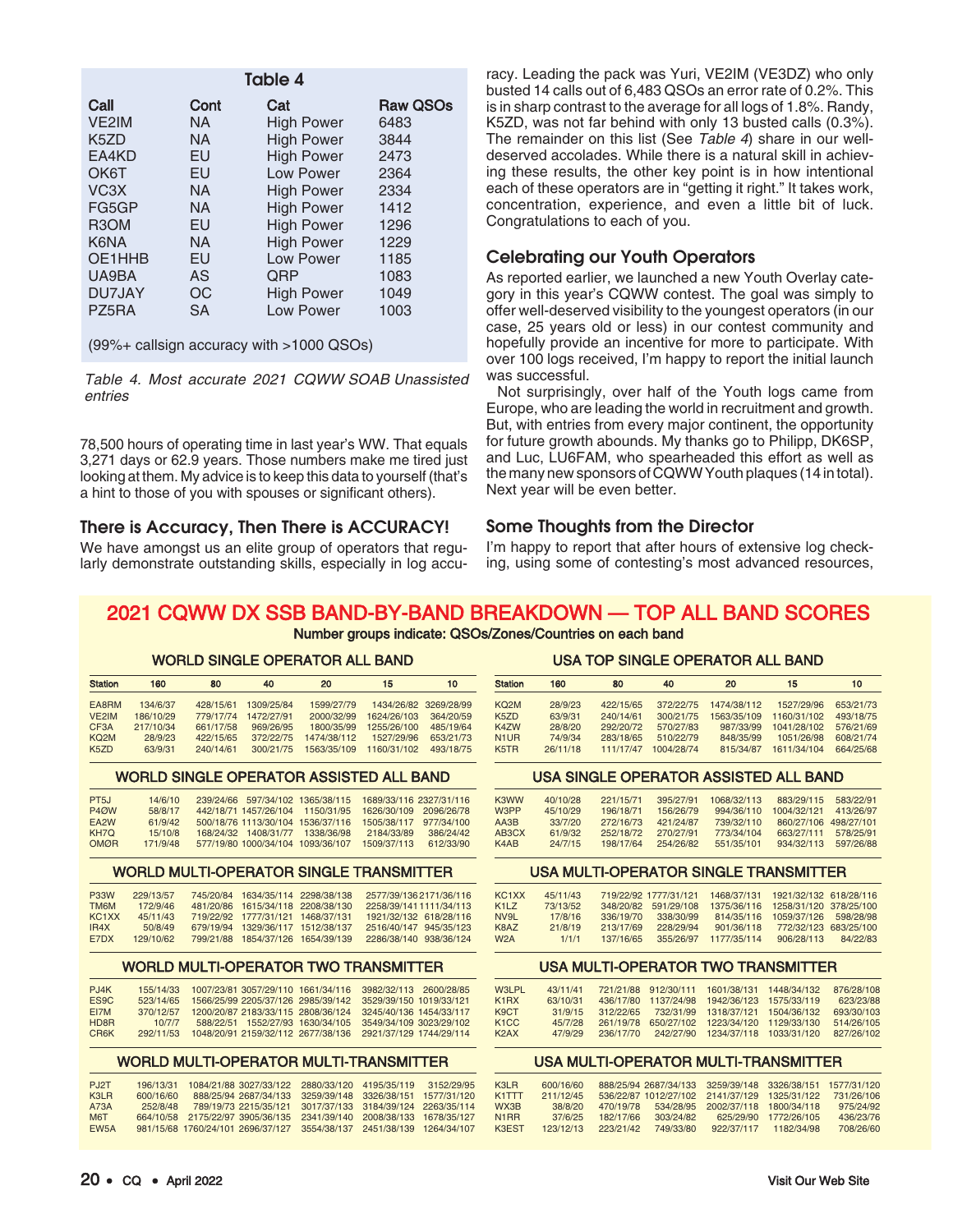the CQWW Contest Committee can declare that the overwhelming majority of log submissions are truthful and honest. Just to be clear, our primary role is to produce results that are accurate and reflect what really happened in the contest. Contrary to the opinion of a few folks, we do not set out each year to determine ways to disqualify competitors. In that context the results speak for themselves with only 13 logs eliminated from the results out of 9,801 received entries (0.13% of the total).

However, it is also noteworthy that each year there are a few logs that are reclassified — ranging from moves to Assisted or Checklogs. Sometimes this is done at the competitor's request; in other situations, it's to accommodate what we have discovered during the log checking process. It's important to note that some of this year's changes took place because requested audio recordings were not supplied, which is outlined in the rules. As a reminder, it will be very rare for us to ask for your recording. However, rather than view this rule as a punitive strategy, it can be a helpful tool for you — both in terms of confirming our analysis or providing self-discovery on ways to improve your operating skills.

On another subject, the CQWW continues to disallow selfspotting. While there appears to be a movement to allow this practice in other contests, we will likely maintain our position for the foreseeable future. Fortunately for all, the word is getting out that self-spotters will be caught, as the number of violators has significantly dropped in recent years. This is particularly true on CW, where the effectiveness of reverse beacon network (RBN) spotting has rendered the notion of self-spotting to be largely redundant.

#### EUROPE TOP SINGLE OPERATOR ALL BAND

| <b>Station</b>    | 160      | 80        | 40        | 20         | 15         | 10         |
|-------------------|----------|-----------|-----------|------------|------------|------------|
| DM6V              | 51/7/29  | 494/12/54 | 859/23/73 | 1173/31/87 | 1106/29/75 | 734/26/60  |
| EA3QP             | 59/6/26  | 400/11/51 | 779/19/62 | 1327/27/70 | 1314/25/66 | 1037/29/62 |
| <b>DK6WL</b>      | 135/9/42 | 519/14/61 | 607/27/81 | 803/27/91  | 636/32/91  | 576/31/72  |
| 4O <sub>3A</sub>  | 23/4/15  | 183/7/41  | 840/29/88 | 690/26/73  | 1651/30/90 | 645/25/62  |
| TM <sub>2</sub> Y | 181/6/39 | 612/14/57 | 421/15/64 | 697/27/68  | 880/30/71  | 556/27/59  |

#### EUROPE SINGLE OPERATOR ASSISTED ALL BAND

| FA <sub>2</sub> W | 61/9/42   |           |           | 500/18/76 1113/30/104 1536/37/116 1505/38/117 |                        | 977/34/100 |  |
|-------------------|-----------|-----------|-----------|-----------------------------------------------|------------------------|------------|--|
| <b>OMØR</b>       | 171/9/48  |           |           | 577/19/80 1000/34/104 1093/36/107 1509/37/113 |                        | 612/33/90  |  |
| <b>HG8R</b>       | 224/9/44  |           |           | 672/19/71 1071/32/95 1413/37/118 1188/38/117  |                        | 561/33/105 |  |
| SN7O              | 137/5/38  | 437/18/73 | 560/29/91 |                                               | 880/33/107 1415/34/102 | 969/32/112 |  |
| I Y77             | 243/10/55 |           |           | 602/17/74 1189/38/117 1324/38/127 1243/38/128 |                        | 307/31/86  |  |

#### EUROPE MULTI-OPERATOR SINGLE TRANSMITTER

| <b>MANT</b>            | 172/9/46  |  | 481/20/86 1615/34/118 2208/38/130 2258/39/141 1111/34/113 |            |  |
|------------------------|-----------|--|-----------------------------------------------------------|------------|--|
| IR4X                   | 50/8/49   |  | 679/19/94 1329/36/117 1512/38/137 2516/40/147             | 945/35/123 |  |
| F7DX                   | 129/10/62 |  | 799/21/88 1854/37/126 1654/39/139 2286/38/140             | 938/36/124 |  |
| 175 <sub>R</sub>       | 72/10/53  |  | 848/23/93 1793/36/121 2294/38/134 2051/38/138 1183/35/114 |            |  |
| <b>SP<sub>RR</sub></b> | 187/12/59 |  | 745/20/90 1651/37/123 1944/38/128 1765/37/139             | 491/33/114 |  |

#### EUROPE MULTI-OPERATOR TWO TRANSMITTER

| ES9C              | 523/14/65 |  | 1566/25/99 2205/37/126 2985/39/142 3529/39/150 1019/33/121                |  |  |
|-------------------|-----------|--|---------------------------------------------------------------------------|--|--|
| EI7M              | 370/12/57 |  | 1200/20/87 2183/33/115 2808/36/124 3245/40/136 1454/33/117                |  |  |
| CR <sub>6</sub> K | 292/11/53 |  | 1048/20/91 2159/32/112 2677/38/136 2921/37/129 1744/29/114                |  |  |
| II2S              | 222/10/57 |  | 1079/21/93 1862/37/124 2199/38/131 2362/39/139 889/34/107                 |  |  |
| ED <sub>1</sub> R |           |  | 286/12/57  1195/21/93  2067/32/108  2179/37/130  2144/38/124  1534/35/111 |  |  |
|                   |           |  |                                                                           |  |  |

#### EUROPE MULTI-OPERATOR MULTI-TRANSMITTER

| <b>M<sub>6</sub>T</b> | 664/10/58 |                                   | 2175/22/97 3905/36/135 | 2341/39/140 | 2008/38/133 1678/35/127             |
|-----------------------|-----------|-----------------------------------|------------------------|-------------|-------------------------------------|
| FW <sub>5</sub> A     | 981/15/68 | 1760/24/101 2696/37/127           |                        | 3554/38/137 | 2451/38/139 1264/34/107             |
| DEØHO.                |           | 951/15/67 1909/23/100 3448/36/123 |                        |             | 2383/39/138 2020/38/143 1075/33/120 |
| 179W                  | 689/11/62 | 1922/24/101 3297/35/127           |                        |             | 3464/38/136 2392/37/136 1127/34/101 |
| YT <sub>5</sub> A     | 714/14/63 |                                   | 1830/24/94 2935/35/121 |             | 3407/38/132 2372/38/130 1015/32/99  |

|                                                        |                |                                                                            | Table 5      |                          |           |                                                                            |
|--------------------------------------------------------|----------------|----------------------------------------------------------------------------|--------------|--------------------------|-----------|----------------------------------------------------------------------------|
| Country                                                | <b>AS</b>      | EU                                                                         | <b>NA</b>    | OC                       | <b>SA</b> | Grand                                                                      |
| <b>9A</b><br>9M6<br><b>BY</b>                          | 10             | 3                                                                          |              | $\mathbf{1}$             |           | <b>Total</b><br>3<br>$\mathbf{1}$<br>10                                    |
| <b>CM</b><br><b>CT</b><br><b>DL</b><br><b>DU</b><br>E7 |                | 1<br>13<br>$\mathbf{1}$                                                    | 1            | $\overline{c}$           |           | $\mathbf{1}$<br>$\mathbf{1}$<br>13<br>$\frac{2}{1}$                        |
| EA<br>EI<br>F<br>G                                     |                | $\mathbf{1}$<br>$\overline{c}$<br>$\mathbf{1}$<br>$\overline{\mathcal{L}}$ |              |                          |           | $\mathbf{1}$<br>$\frac{2}{1}$<br>$\overline{\mathcal{L}}$                  |
| IT <sub>9</sub><br>JA<br>Κ<br>LY                       | 5              | $\mathbf{1}$<br>$\mathbf{1}$                                               | 13           |                          |           | $\mathbf{1}$<br>5<br>13<br>$\mathbf{1}$                                    |
| <b>LZ</b><br><b>OE</b><br>OK<br>PY                     |                | $\mathbf{1}$<br>$\frac{2}{2}$                                              |              |                          | 3         | $\mathbf{1}$<br>$\begin{array}{c}\n 2 \\ 2 \\ 3 \\ 1\n \end{array}$        |
| S <sub>5</sub><br><b>SP</b><br>SV<br><b>TA</b>         | $\mathbf{1}$   | $\mathbf{1}$<br>11<br>$\mathbf{1}$                                         |              |                          |           | 11<br>$\mathbf{1}$<br>$\mathbf{1}$                                         |
| <b>UA</b><br>UR<br><b>VE</b><br><b>VK</b>              |                | $\frac{3}{1}$                                                              | $\mathbf{1}$ | $\overline{c}$           |           | 311224                                                                     |
| VU<br>YB<br><b>YL</b>                                  | $\overline{c}$ | $\mathbf{1}$                                                               |              | $\overline{\mathcal{L}}$ |           | $\mathbf{1}$                                                               |
| YO<br>YT<br>ZL<br>Summary                              | 18             | $\overline{4}$<br>$\overline{c}$<br>57                                     | 15           | 1<br>10                  | 3         | $\overline{\mathcal{L}}$<br>$\overline{\mathbf{c}}$<br>$\mathbf{1}$<br>103 |

Table 5. Breakdown of Youth entries by geography

#### TOP SCORES IN VERY ACTIVE ZONES

| Zone 3                  | Zone 15                             |
|-------------------------|-------------------------------------|
| ND7K (@N6WIN) 3,036,215 | 403A (404A)3,660,790                |
| K6XX1,939,200           | S53MM 2,726,595                     |
| K6NA 1,352,184          | OM7RU2,485,615                      |
| VA7RR858,108            | *OK6T (OK1WCF) 2,121,010            |
| VA7DX744,504            | OH2PQ 1,277,772                     |
| Zone 4                  | Zone 16                             |
| CF3A (VE3AT)7,994,096   | R8WF3,043,425                       |
| $VETD$ $E$ $NAC$ $111$  | $\Box M \Omega \Lambda$<br>1.000702 |

| Zone 5                 |  |  |  |  |
|------------------------|--|--|--|--|
| VC3X (VE7VR) 2,464,398 |  |  |  |  |
| K5GN2,978,531          |  |  |  |  |
| W9RE 4.845.002         |  |  |  |  |
| K5TR5,006,144          |  |  |  |  |

| KQ2M6.729.076          |  |
|------------------------|--|
|                        |  |
| VY2TT (K6LA) 5,704,800 |  |
| K4ZW5.661.114          |  |
| N1UR5,410,820          |  |
|                        |  |

| Zone 14                |  |
|------------------------|--|
| DM6V (DL7FER)4,926,416 |  |
| EA3QP4,419,236         |  |
| DK6WL 3.724.054        |  |
| TM2Y (N5ZO) 3,237,876  |  |
| DL2CC2,701,604         |  |
|                        |  |

| <u>Luisiv</u>   |  |  |  |  |  |
|-----------------|--|--|--|--|--|
| R8WF3.043.425   |  |  |  |  |  |
| EW2A1,808,733   |  |  |  |  |  |
| UT5EL1.575.520  |  |  |  |  |  |
| R2ARR1.440.193  |  |  |  |  |  |
| RM4HZ 1.022.352 |  |  |  |  |  |
|                 |  |  |  |  |  |
| Zone 20         |  |  |  |  |  |
|                 |  |  |  |  |  |

| C4W (5B4WN)5,883,312   |  |
|------------------------|--|
| YPØC (YO3CZW)2,572,453 |  |
| 4Z4AK946.810           |  |
| YO8BDW 831,448         |  |
| 4X1MM 830.109          |  |
|                        |  |

| Zone 25          |            |
|------------------|------------|
| JH4UYB 3.599.750 |            |
| JF2QNM 2.400.000 |            |
| JH7QXJ 1.422.949 |            |
| JR1GSE1.090.144  |            |
| JA2AXB 914.373   |            |
|                  | *Low Power |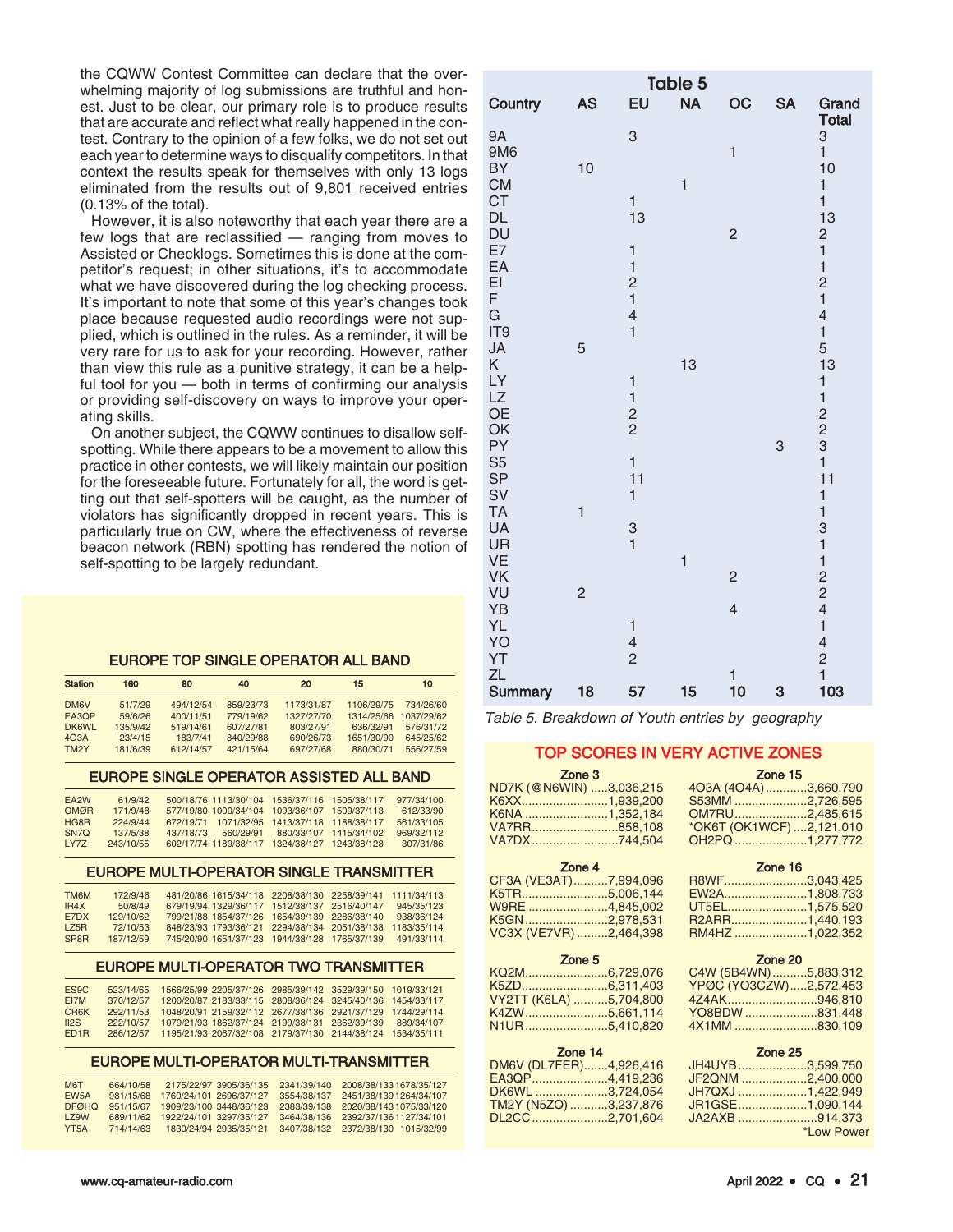# Celebrating Our Youth Operators!



Here's a youthful 15-year-old Emilio, OA4CBU, hard at work from OA4O!

# Hello from Peru – OA4CBU/OA4O!

Hi! I am Emilio, OA4CBU, and am 15 years old, having just received my ham radio license in May 2021. I've recently started to get interested in amateur radio contests and finally had the opportunity to participate in 2021 the CQWW SSB contest. Joining the Radio Club Peruano (RCP) team, I was able to quickly learn more about this wonderful contesting activity as well as ham radio overall and its possibilities.

My first experience in a major contest was very interesting, operating from the headquarters of the Radio Club Peruano. From the first moment I called CQ, I experienced some difficulties such as the constant "pile up" or high levels of QRM. However, for me it has been a very rewarding and fun. I expect to participate in more contests in 2022. Many thanks to my colleagues and RCP team who gave me this opportunity and to the stations that contacted OA4O while I was operating! 73!

# Operating from Serbia – YU3AWA!

Hello, my name is Marija, YU3AWA. I've been waiting for the new Youth category for a long time. I am glad that I had the opportunity to participate in the CQWW SSB 2021 competition submitting my log as a Youth operator. Operating



A very enthusiastic Youth operator, Marija, YU3AWA, right before the CQWW.

as a high power, all band entry, I enjoyed working so many different DX stations! My thanks to Aleksandar, YT3H, for allowing me to operate from his ham shack.

You may have noticed that there were many active youngsters participating from many DX locations in this year's CQWW contest. I am proud to be one of them! In my short amateur radio career, I experienced amazing band conditions on both 10 and 15 meters for the first time. I didn't want to miss the opportunity to work many new DXCC entities which were plentiful, especially the islands in the Caribbean. I "lost" a lot of time as a station hunter, but it was a unique opportunity for me to log new countries. It's very possible that I did not have the best strategy for this 48-hour contest, so next time I plan to call CQ more frequently, racking up more points and multipliers!

Although I worked the competition as a high-power entry, I used rather modest equipment that cannot be compared to other "big gun" contest locations. Nevertheless, I was very satisfied with my results. This was my best CQWW SSB contest to date!

I am completely convinced that the new Youth category will encourage and incentivize many young people to participate in future CQWW contests. It will give the new young operators a chance to stand out and achieve respectable scores and rankings. For me, this new category was one of the best things that's been done to benefit new amateur radio operators and the youth community.

– 73/88, Marija, YU3AWA

# Greetings from Canada – VE3OMV

Hello from Ontario, Canada. My name is Maria Polyanska, VE3OMV. The CQWW events are truly amazing contests. From the excitement of experimenting with antennas in anticipation of being able to hear DX, to the thrill of hearing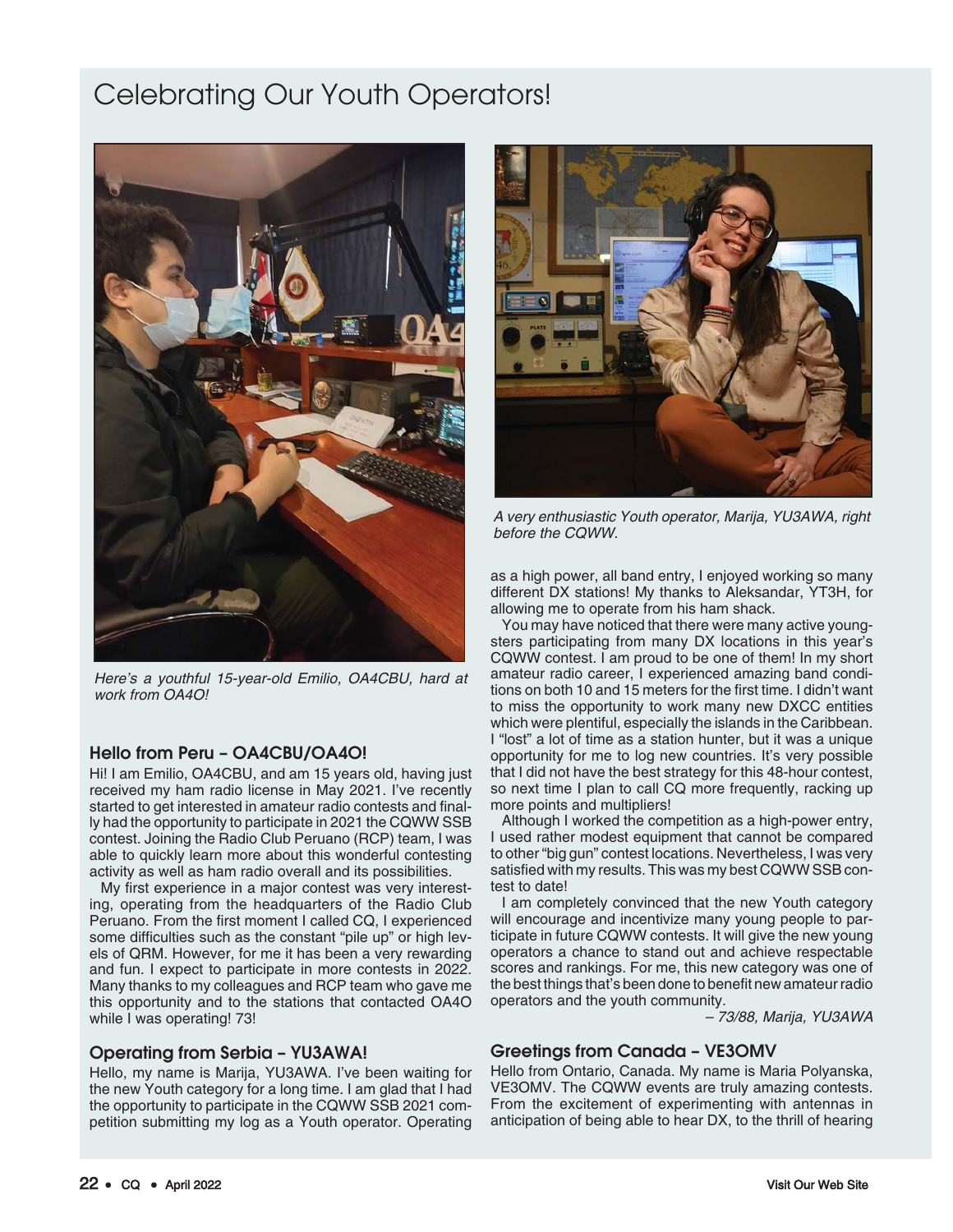

A proud Youth operator, Maria, VE3OMV, showing off her newly installed vertical antenna.

a new station, these contests offer memorable experiences while allowing me to put contacts in the log.

I first discovered the CQWW contest from members of my CWOps CW Academy class. The CQWW contests were the first that I operated using my own callsign, VE3OMV, having been just licensed in September 2021.

The most interesting area that I dedicated my time towards was the 15-meter band. When I was learning to acquire my license, an instructor would tell me something about propagation. To be honest, I didn't totally understand all of his points. In particular, I didn't really think that a band could quickly change — I simply thought it was just an exaggeration. However, I was able to experience that myself! I saw how 15 meters was not limited to one part of the world because the conditions are constantly changing. In the morning from my part of the world, the band is open to much of Europe, slowly progressing towards the African region around noon. In the afternoon, I would usually hear South and Central America and then Japan and North America in the evening. It was a

fascinating discovery. I cannot wait to learn more! If I had not participated in these contests, I do not believe that I would have seen this. It is not every day that the band is packed with stations from so many diverse places.

As I was still a new operator and this being my first big contest, one contact really surprised me. It was a friendly operator from Japan on 15 meters in the late evening. I had barely ever heard any stations from Japan from my location, so I was excited to potentially have this contact in my log. It was easy at first — but then there was so much QSB! At any moment the signal would alternate between being loud and drifting away to be extremely faint. I tried calling the station but they could not hear me. I tried again in about 15 minutes and they were so loud. It sounded as if he was not a DX at all. We finally made a successful contact.

Not only did I really enjoy the 2021 CQWW SSB contest; I cannot wait to do it again next year!

– 73/88, Maria, VE3OMV



Youth operator, Mily, YS1YXI, operating in her first CQWW contest.

# Greetings from El Savador – YS1YXI!

My name is Mily Erazo, YS1YXI. During 2020, I was present during the CQWW contest, but only as an SWL because I still did not have my amateur radio license to be able to operate. Nevertheless, I joined a YS contest team anyway. I really loved the intensity of the CQWW SSB Contest, which takes place every year during the last weekend of October. It wasn't until last year (2021) that I was finally able to operate.

El Salvador was present for another year in the CQWW 2021 contest from the Club de Radio Aficionados de El Salvador (CRAS). Our pre-contest strategy required that each individual operator considered: Food, sleep management, rest times, equipment, and other resources to guarantee the best individual and collective results.

In the end, my first CQWW was a great experience for me, I was able to enjoy amazing pile-ups and share the weekend with some great radio amateurs: Mario Giolitti (YS1TG), José Arturo (YS1MS), and my dad Juan (YS1JFE) — all part of what we called Team YS!

73, from the City of Ilopango,

– Mily, YS1YXI